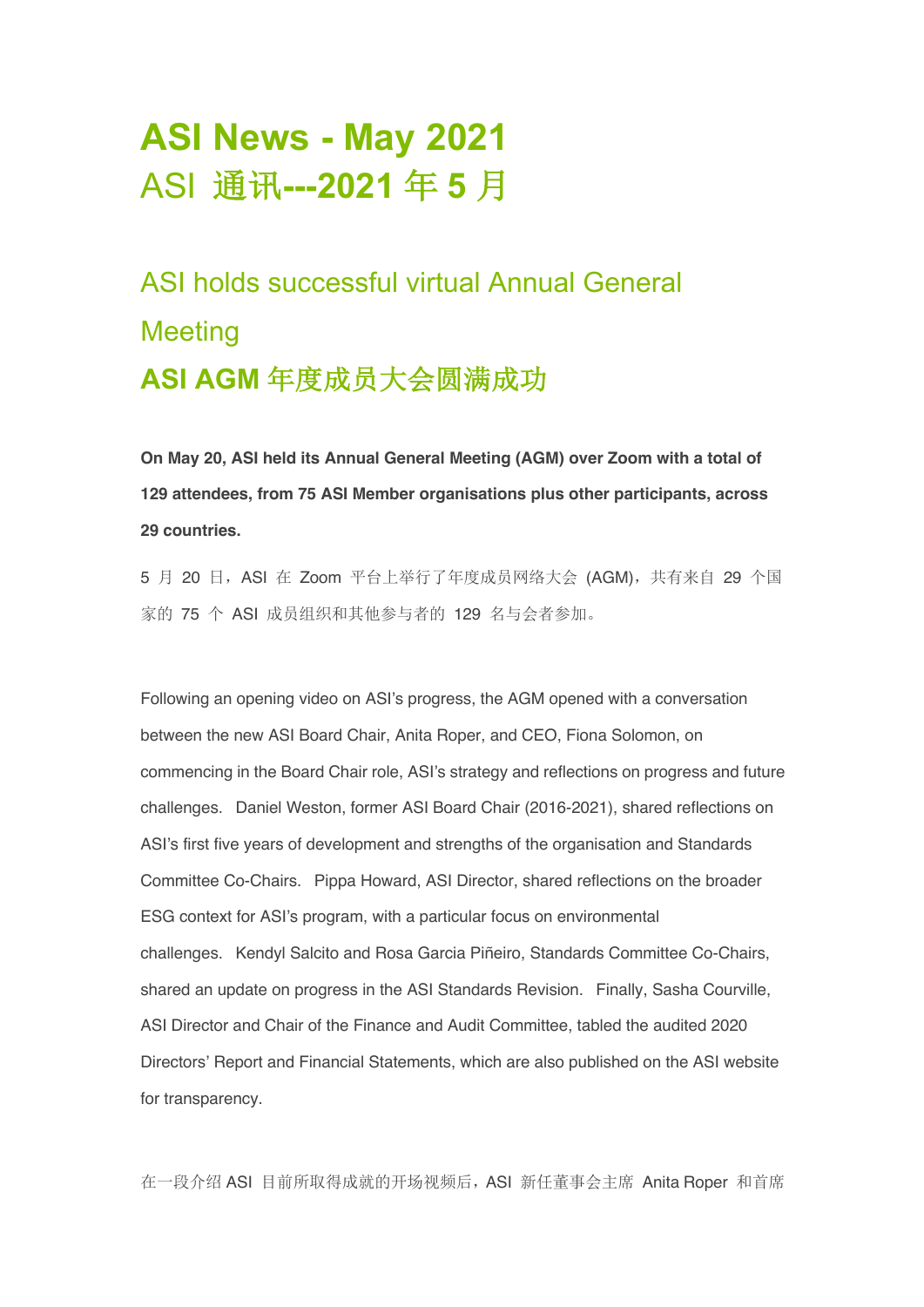执行官 Fiona Solomon 就开始担任董事会主席一职、ASI 的战略以及对进展和未来挑战的 思考讲行了对话。 前 ASI 董事会主席 (2016-2021) Daniel Weston 分享了 ASI 前五年 的发展和组织及标准委员会联合主席优势的思考。ASI 总监 Pippa Howard 分享了对 ASI 计划更广泛的 ESG 背景的思考,特别关注环境挑战。标准委员会联合主席 Kendyl Salcito 和 Rosa Garcia Piñeiro 分享了 ASI 标准修订的最新进展。最后, ASI 董事兼财务和审 核委员会主席 Sasha Courville 提交了经审计的 2020 年董事报告和财务报表, 这些报告 和财务报表同时发布在了 ASI 的官网上以提高透明度。

The presentations were followed by a live Q&A discussion with a panel of the current ASI Board Directors which touched on a range of important topics. Directors reflected on horizon challenges for the aluminium industry, the covid and non-covid challenges for businesses, particularly SMEs, the upcoming work of the Board to model long-term financial projections, and what had drawn them to serve on the ASI Board. Members raised various questions, comments and discussion areas on ASI's activities. 发言之后是与 ASI 现任董事会成员小组进行现场问答讨论环节, 讨论了一系列重要主题。 董事们反思了铝行业当前面临的挑战、企业(尤其是中小企业)面临的新冠病毒和非新冠病 毒挑战、董事会即将制定的长期财务预测模型工作,以及是什么吸引了他们在 ASI 董事会 任职。 成员们就 ASI 的工作提出了各种问题、意见和建议并展开了讨论。

Key highlights and takeaways for ASI members participating included confirmation of ASI's strong corporate governance and leadership, being able to engage with the ASI Board, an understanding of the deep sustainability challenges but also excitement at what can be achieved through ASI. Overall the AGM brought together a sense of the foundations ASI now has in place for delivering impacts – which will have increasing focus in the months and years ahead.

ASI 成员提出的主要亮点和收获包括肯定了 ASI 强大的公司治理和领导力、能够与 ASI 董事会接触、了解深刻的可持续发展挑战以及对通过 ASI 可以实现的目标感到兴奋。 总 的来说,年度成员大会汇集了 ASI 现在为产生影响而建立的基础—这将在未来几个月和几 年内得到越来越多的关注。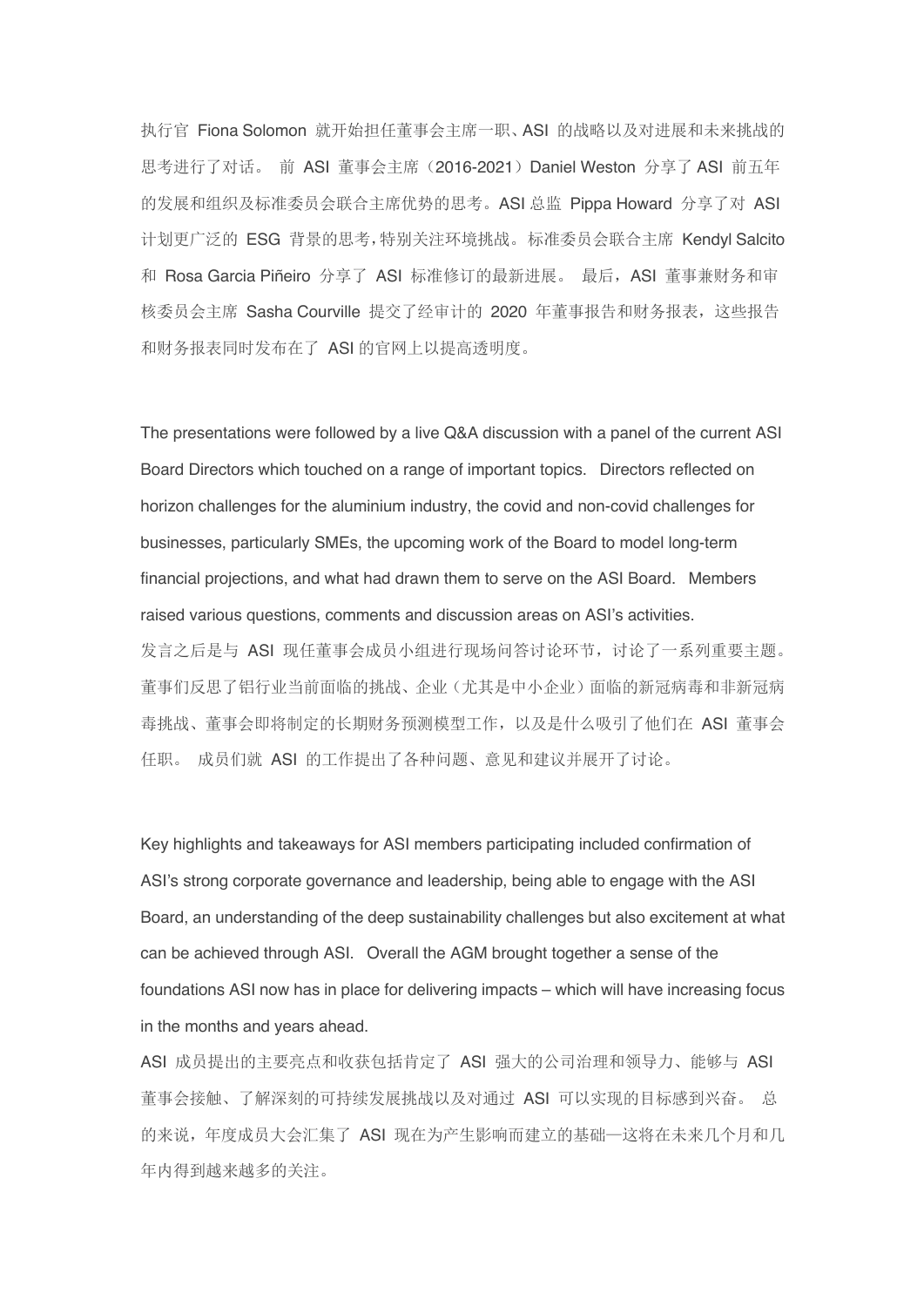#### **Find out more** 更多内容请与我们联系索要**:**

- ASI's achievements since the 2020 Annual General Meeting (video)
- Anita Roper, Chair of ASI Board and Fiona Solomon, ASI CEO: In conversation (video)
- Reflections on ASI's First 5 Years by Daniel Weston, former ASI Board Chair (video)
- 2021 ASI AGM Minutes
- ASI's 2020 Financial Statements and Directors Report.
- 自 2020 年年度成员大会以来 ASI 所取得的成就(视频)
- ASI 董事会主席 Anita Roper 和 ASI 首席执行官 Fiona Solomon 的对话(视频)
- 前 ASI 董事会主席 Daniel Weston 对 ASI 前 5 年工作的反思(视频)
- 2021 年 ASI 年度成员大会纪要
- ASI 2020 年财务报表和董事报告。

#### **International Energy Agency's energy roadmap to**

#### **net-zero emissions published**

## 国际能源署发布能源净零排放路线图

**The International Energy Agency has published the first global energy roadmap to net-zero emissions by mid-century, the level required to have any chance of limiting global warming to 1.5°C.**

The Net Zero by 2050 report, launched on 18 May, explores the priority actions required today and over the next 30 years, including deployment of existing, nascent and novel technologies, required behavioural changes and investment requirements.

With an ASI commitment to a 1.5°C warming future, the IEA report and underlying cross-sectoral models and data are an important platform on which to build an aluminium sector 1.5°C roadmap for use in future ASI Standards and Guidance. The report is a must-read for all players in the aluminium sector.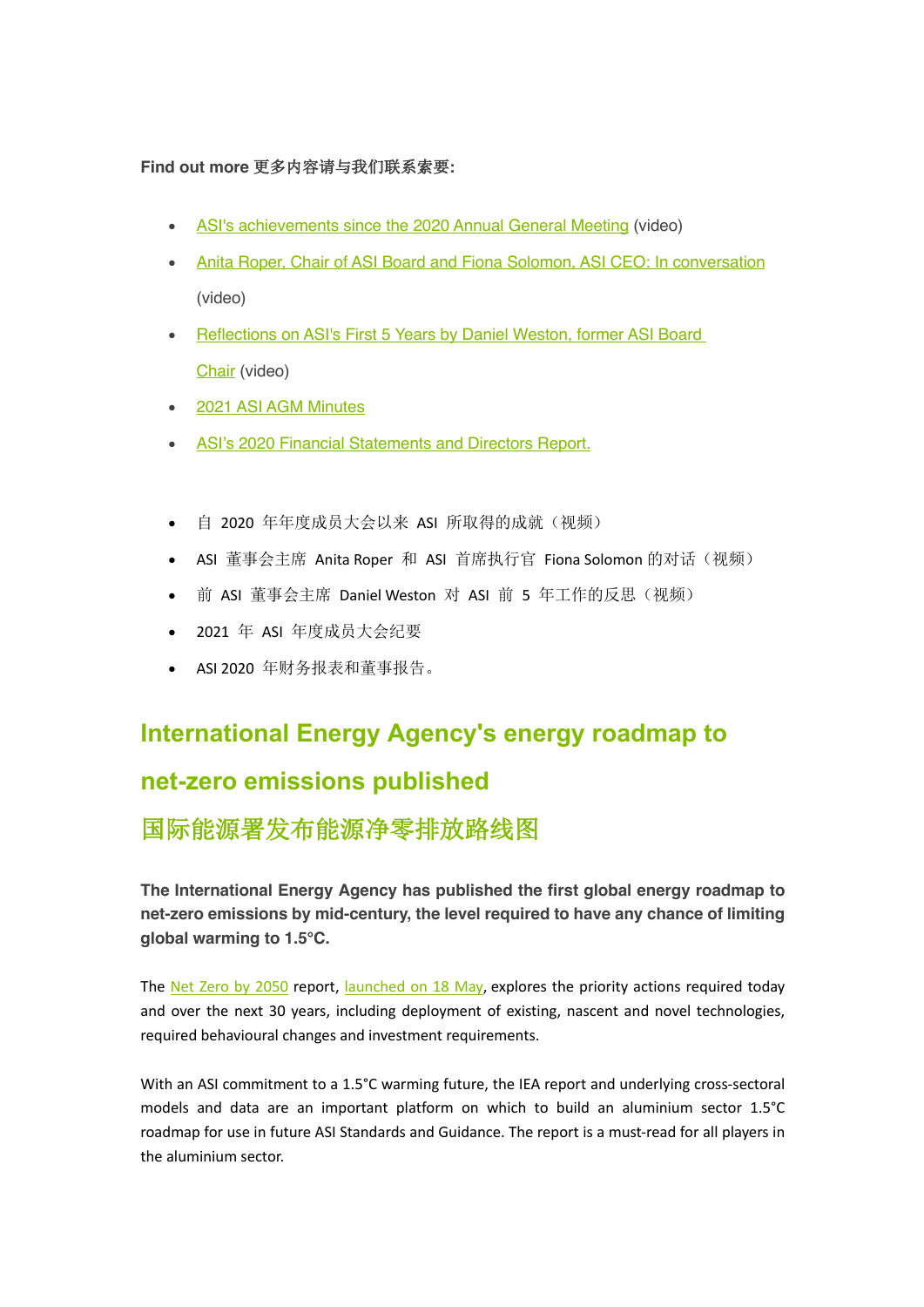#### 国际能源署发布了第一个到本世纪中叶实现净零排放的全球能源路线图,有可能将全球变 暖限制在 **1.5**°**C** 所需的水平。

5 月 18 日发布的 2050 年净零报告探讨了当今和未来 30 年所需的优先行动, 包括部署 现有的、新兴的和新技术、所需的行为改变和投资要求。

凭借 ASI 对未来升温 1.5°C 的承诺,IEA 报告和基础跨部门模型和数据是构建铝行业 1.5° C 路线图以用于未来 ASI 标准和指南的重要平台。 该报告是铝行业所有参与者的必读之作。

# **ASI Standards Revision: consultation outcomes** ASI 标准修订: 咨询结果

**The 60-day public consultation period on the ASI Standards draft revision documents ended on April 30, 2021.**

Nearly 600 feedback items from more than 50 organisations and individuals were submitted, with the vast majority attributed to the Performance Standard and its Guidance document (see graph). This feedback is currently being categorised and prioritised for the discussions in the Standards Committee and/or in the relevant working groups, to take place over the following four months.

During the recent ASI Annual General Meeting, the **Standards Committee Co-Chairs** provided some insights into the Revision Process to date in a recorded conversation

#### 为期 **60** 天的 **ASI** 标准修订文件草案公众咨询期于 **2021** 年 **4** 月 **30** 日结束。

提交了来自 50 多个组织和个人的近 600 条反馈意见和建议,其中绝大多数涉及绩效标准 及其指导文件(见图表)。 目前正在对这些反馈进行分类和优先排序,以便在接下来的四 个月内进行标准委员会和/或相关工作组讨论。

在最近的 ASI 年度大会期间,标准委员会联合主席在录音对话中对迄今为止的修订过程发 表了一些见解。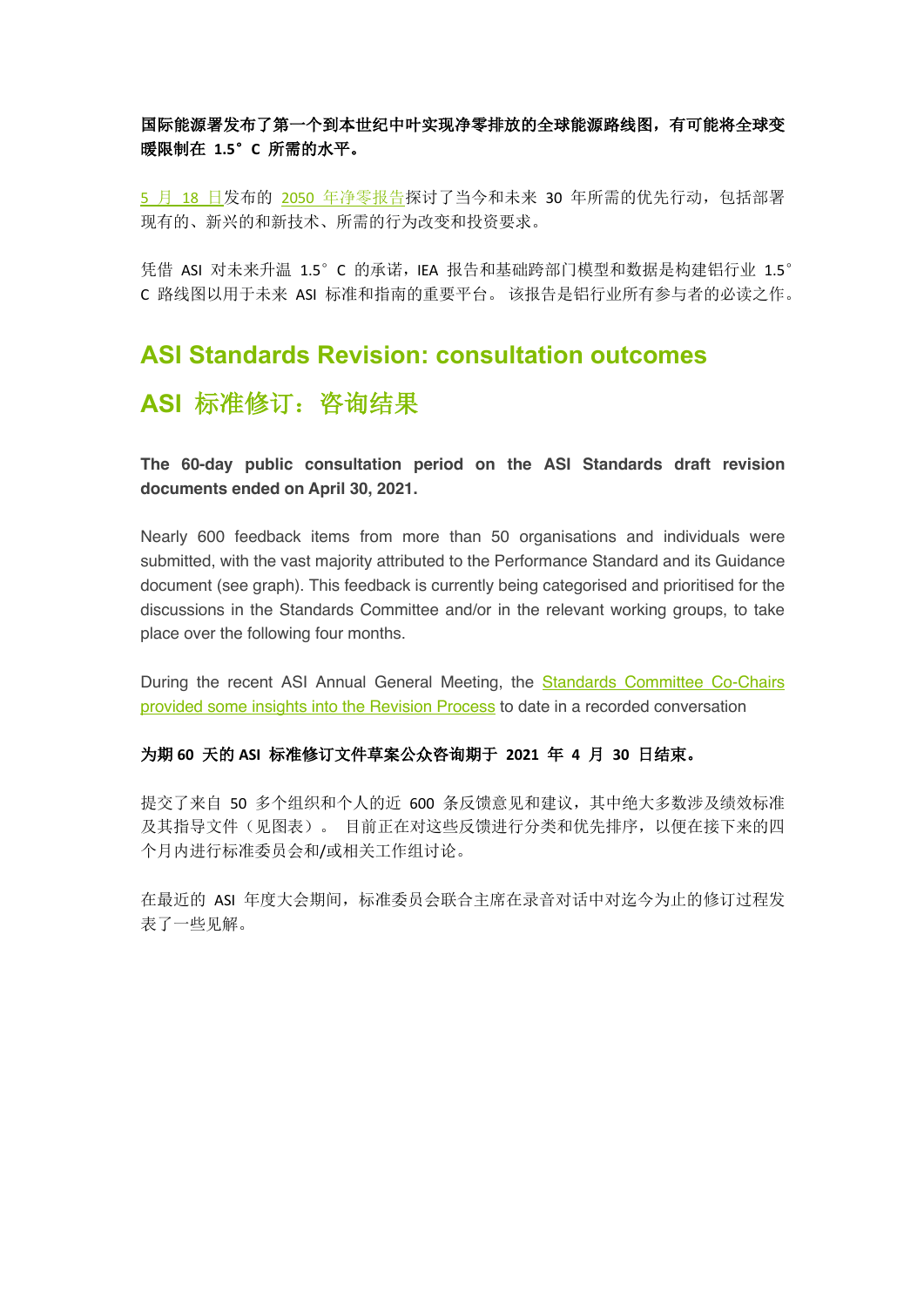

# M&E Insights: ASI Performance Standard Conformance Ratings

监测与评价洞察:ASI 绩效标准符合性评级

**ASI publishes a summary of audit findings for all ASI Certifications. Under the ASI Certification program, non-conformances are required to be addressed during the Certification period. Tracking non-conformances is key to understanding where issues are and where we expect to see corrective action and improvement over time.** 

The ASI Performance Standard defines 59 Criteria under 11 environmental, social and governance-related Principles. At 25 May 2021, Criteria ratings for all current ASI Performance Standard Certifications were distributed as follows:

#### **ASI** 发布所有 **ASI** 认证的审核结果摘要。 根据 **ASI** 认证计划,要求在认证期间解决不符合 项。 跟踪不符合项是了解问题所在以及随着时间的推移我们希望看到纠正措施和改进的关 键。

ASI 绩效标准根据 11 项与环境、社会和治理相关的原则定义了 59 条标准。 截至 2021 年 5 月 25 日, 所有当前 ASI 绩效标准认证的标准评级分布如下: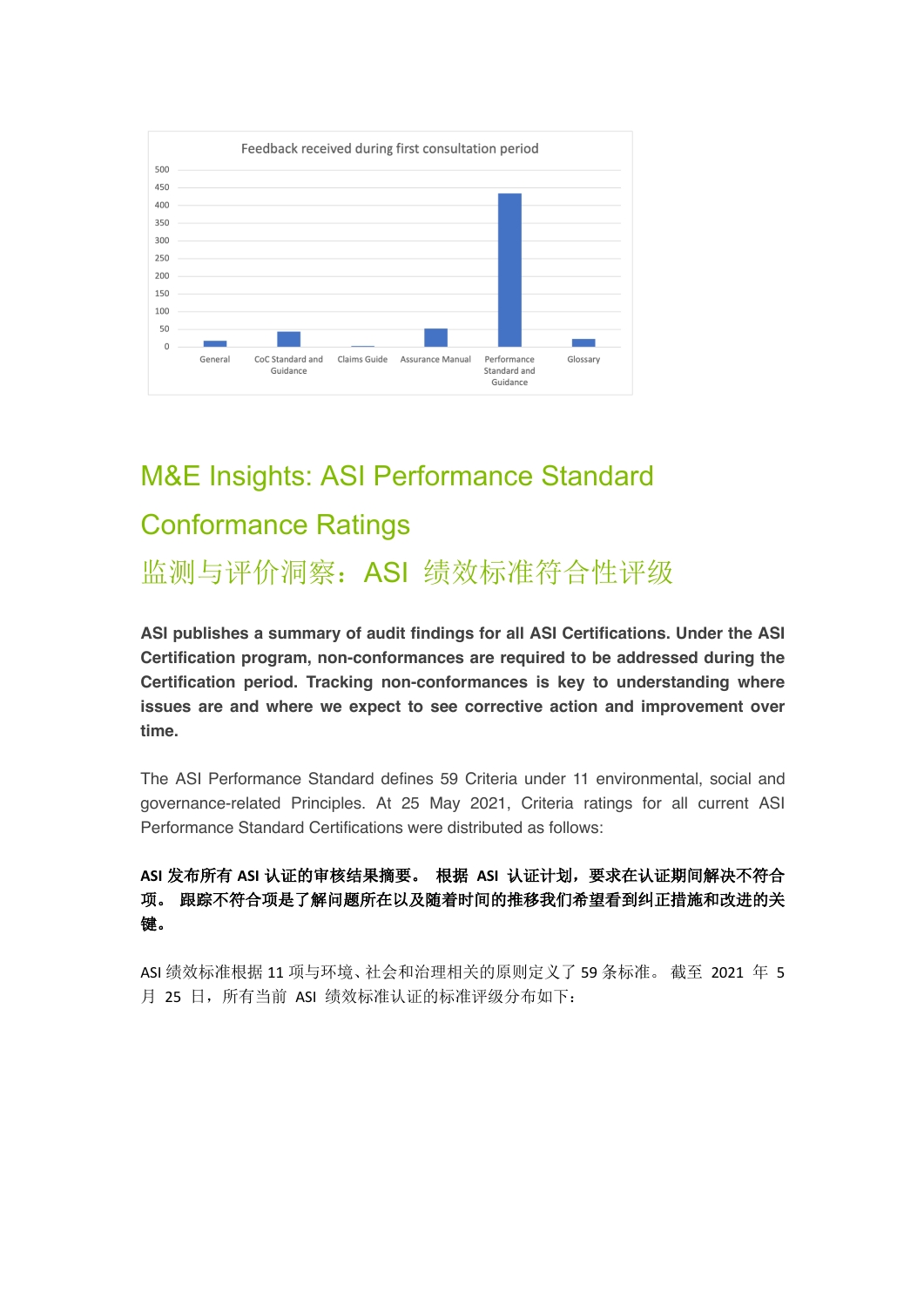# Criteria Ratings - Current ASI Performance Standard Certifications



标准评级--ASI 目前绩效标准谁

| 符合 | 轻微不符合 | 主要不符合 | 不符合 | 无法评级 |
|----|-------|-------|-----|------|
|    |       |       |     |      |

- 86% of Criteria were in Conformance.
- 4,0% of Criteria were rated a Minor-Non Conformance
- 0.04% of Criteria were rated a Major-Non Conformance (not visible in above graphic)
- 8,2% of Criteria were rated as 'Not Applicable'.
- 1,7% of Criteria were 'Unable to Rate'. This refers to criteria for which the auditor shares interim findings, but cannot currently be rated via remote auditing under ASI's Covid Policy and will be rated when an onsite audit can be safely conducted

The three Principles with the most Minor Non-Conformances are:

- Principle 5 Greenhouse Gas Emissions (15,9%)
- Principle 3 Transparency (6,4%)
- Principle 8 Biodiversity (5,8%)
- l 86% 的标准符合要求。
- 4.0% 的标准被评为轻微不符合项
- l 0.04% 的标准被评为严重不符合项(在上图中无法显示)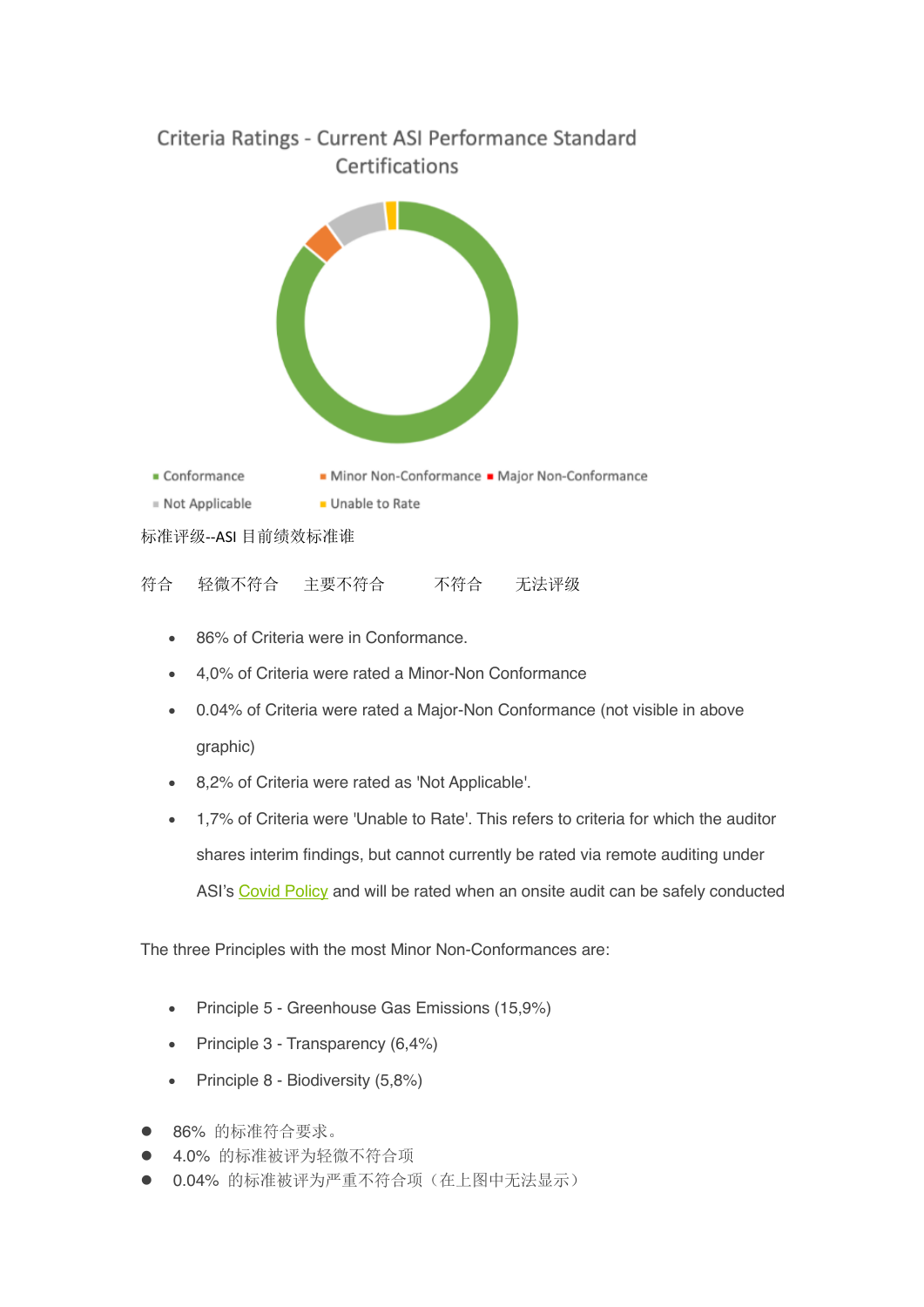- 8.2% 的标准被评为"不适用"。
- 1.7% 的标准是"无法评价"。这是指审核人员共享临时调查结果的标准,但目前无 法根据 ASI 的新冠肺炎疫情政策通过远程审核进行评级,并将在可以安全进行现场审 核时再进行评级

轻微不符合项最多的三项原则是:

- 原则 5 温室气体排放 (15.9%)
- 原则 3 透明度 (6.4%)
- 原则 8 生物多样性 (5.8%)

ASI commissioned a study on GHG disclosures in 2020, and has recently commissioned an update of this for 2021. Studies on implementation of biodiversity and social/governance criteria, including transparency, have also been commissioned last month as inputs to the ASI Standards Revision. These reports will be publicly shared when completed and will be used to inform further ASI guidance and training development.

ASI 委托进行了 2020 年温室气体披露研究,最近委托进行了 2021 年的更新。上个月还委 托进行了关于生物多样性和社会/治理标准(包括透明度)实施的研究,作为对 ASI 标准修 订的投入。 这些报告将在完成后公开共享,并将用于为进一步的 ASI 指导和培训发展提供 信息。

# Watch the recording of our 45 minutes on... ASI's Oversight Process

# 45 分钟 ASI 监督流程视频录像

**ASI holds a regular series of webinars for ASI Members to enhance dialogue and engagement opportunities. The webinars cover topics directly related to the ASI Standards and our work program, but also topics that provide insights into the broader context within which we work. The recordings of these webinars are made available to all ASI stakeholders.**

In this second webinar, the ASI Oversight team of Cameron Jones and Natalie Sharp gave you an overview of what they do in the oversight process, the common mistakes they find, the improvements they require, and the checks and balances they employ

**ASI** 定期为 **ASI** 会员举办一系列网络研讨会,以增加对话和参与机会。 网络研讨会涵盖与 **ASI** 标准和我们的工作计划直接相关的主题,但也涵盖了深入了解我们工作的更广泛背景的 主题。 这些网络研讨会的录像资料可供所有 **ASI** 利益相关者查看。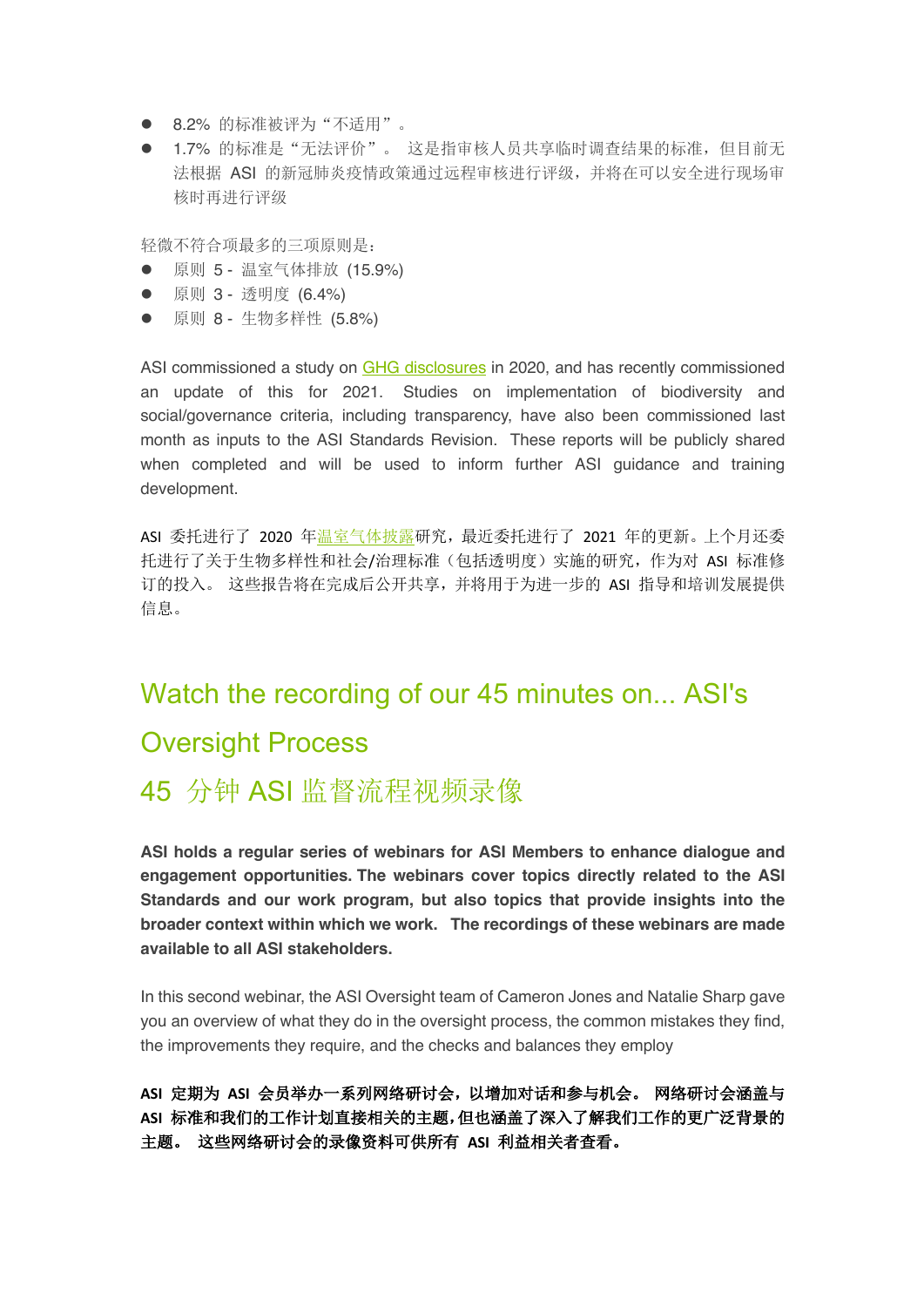在第二次网络研讨会中,Cameron Jones 和 Natalie Sharp 的 ASI 监督团队向您概述了他们 在监督过程中所做的工作、他们发现的常见错误、需要的改进以及可采用的制衡措施。

# ASI Certifications update

# **ASI** 认证动态

In May, ASI Members achieved two new certifications, with several more in the announcement pipeline.

五月份, ASI 会员单位共获得两项新的认证,更多认证项目在进行中:

- 1. 江苏中基复合材料有限公司位于中国安徽省进行铝箔材料转换业务的安徽美信铝业 有限公司已通过 ASI 监管链(CoC)标准认证。
- 2. 力拓公司(Rio Tinto)的冰岛冶炼厂(ISAL)已通过 ASI 绩效标准临时认证。

## **ASI** 会员新闻

5 月,ASI 迎来了 4 家生产和转化加工类会员和 2 家工业用用户类会员和 1 家一般支持类会 员的加入, 使 ASI 成员总数达到 171 家。在下面了解有关我们的新成员的更多信息, 以及 有关 ASI 成员资格的更多信息,请访问我们网站上的加入 ASI 页面.

# ALUMAN S.A.

**ALUMAN SA is a family-owned business, based in Greece, which produces aluminium slugs and discs. It has been in the aluminium transformation business since 1965 and its annual production capacity is 35.000 tons of slugs and discs.**

By exploiting its very well-established commercial network, ALUMAN exports 100% of its production to countries all over the world. Its head offices are in the centre of Athens while the production site is situated in the industrial area of Inofyta Viotias, 50 km north of Athens where ALUMAN's competitive manufacturing facility satisfies not only European (EU) but also International standards. Towards this scope, the company has been certified with various ISO standards such as 9001, 14001, 50001 as well as BS OHSAS 18001.

#### **ALUMAN SA** 是一家位于希腊的家族企业,生产铝块和铝盘。 自 **1965** 年开始从事铝加 工业务,年生产能力为 **35.000** 吨。

通过利用其非常完善的商业网络, ALUMAN 将 其 100% 的产品出口到世界各国。总部位于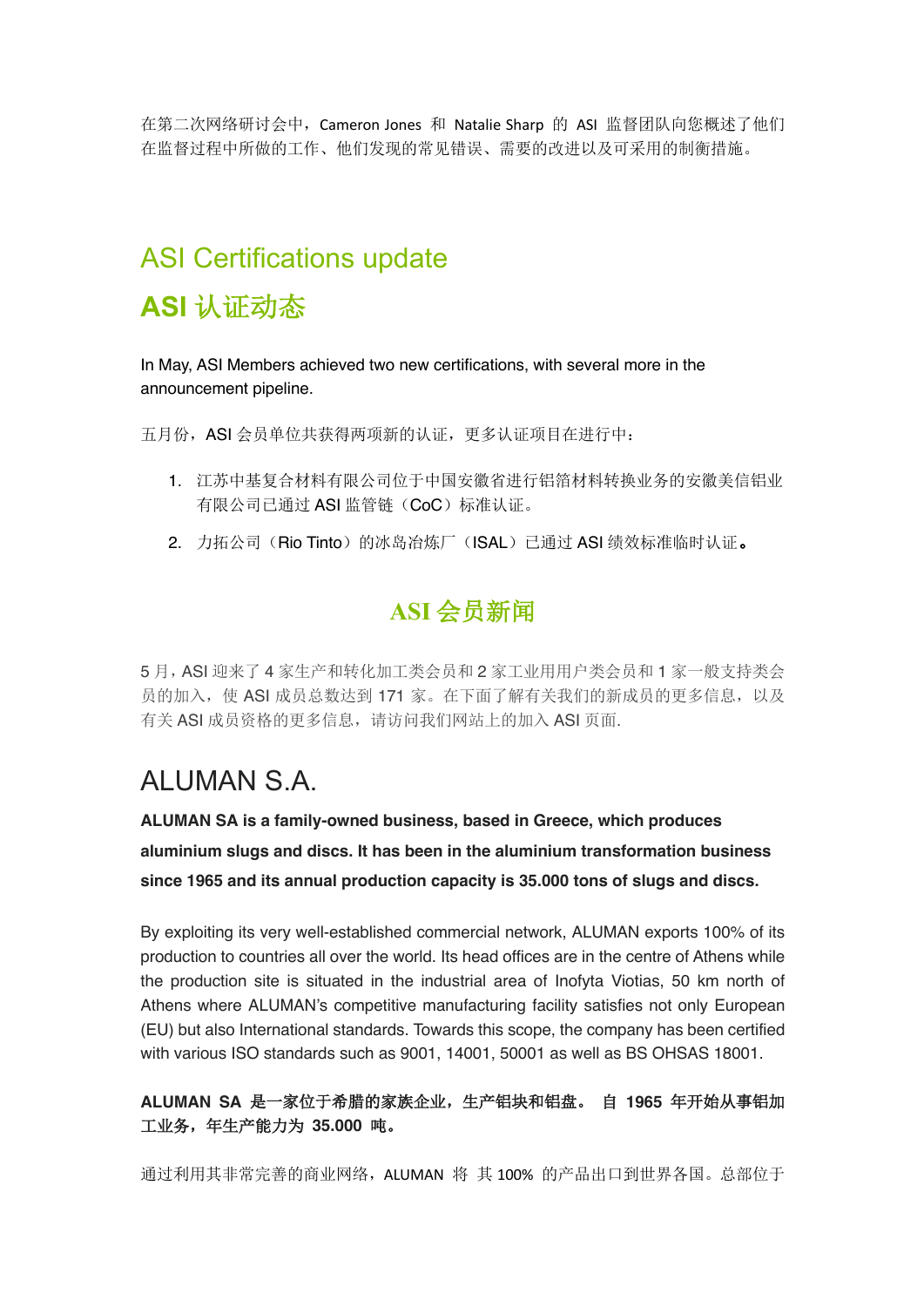雅典市中心, 而生产基地位于雅典以北 50 公里的 Inofyta Viotias 工业区, ALUMAN 具有 竞争力的制造设施不仅满足欧洲 (EU) 标准,同时还满足国际标准。目前,公司已通过各种 ISO 标准认证, 如 9001、14001、50001 以及 BS OHSAS 18001。

*We are proud to join ASI as we are strong believers that only through cooperation and exchange of ideas of best practices can we reach our full potential. Whilst embedding sustainable and ethical principles we are strongly committed in applying transparency along the whole aluminium chain and into all our operations."* 

*- Spilios Manias, Managing Director, ALUMAN SA*

我们为加入 *ASI* 感到自豪,因为我们坚信只有通过合作和交流最佳实践的想法才能充分发 挥我们的潜力。 在嵌入可持续和道德原则的同时,我们坚定地致力于在整个铝链和我们所*-*有运营中应用透明度。"

*Spilios Manias*,*ALUMAN SA* 董事总经理

## MT Italia S.p.A

IMT Italia S.p.A is a high-profile Italian company operating in the metallurgical sector whose ultimate purpose is the marketing of secondary aluminium ingots produced from aluminium scraps recovered and re-valorized within its industrial Group. The use of highly sophisticated and cutting-edge plants allows the production of aluminium alloys suitable for the different needs of the clients, guaranteeing to the client a custom production.

The ingots in aluminium alloys provided by IMT ITALIA meet the needs of an audience of industrial clients mainly belonging to the automotive sector, guaranteeing high quality standards thanks to various quality certifications such as ISO 9001, ISO 14001; OHSAS 18001. The traceability of the products offered is guaranteed by the international material data system (IMDS). All semi-finished products meet the ROHS, REACH and Conflict minerals criteria.

IMT Italia S.p.A 是一家在冶金行业运营多年的意大利知名公司,主营业务是营销由其工业 集团内回收和重新估价的铝废料生产的再生铝锭。 使用高精密和尖端的设备生产适合客户 不同需求的铝合金产品,确保可以为客户定制生产。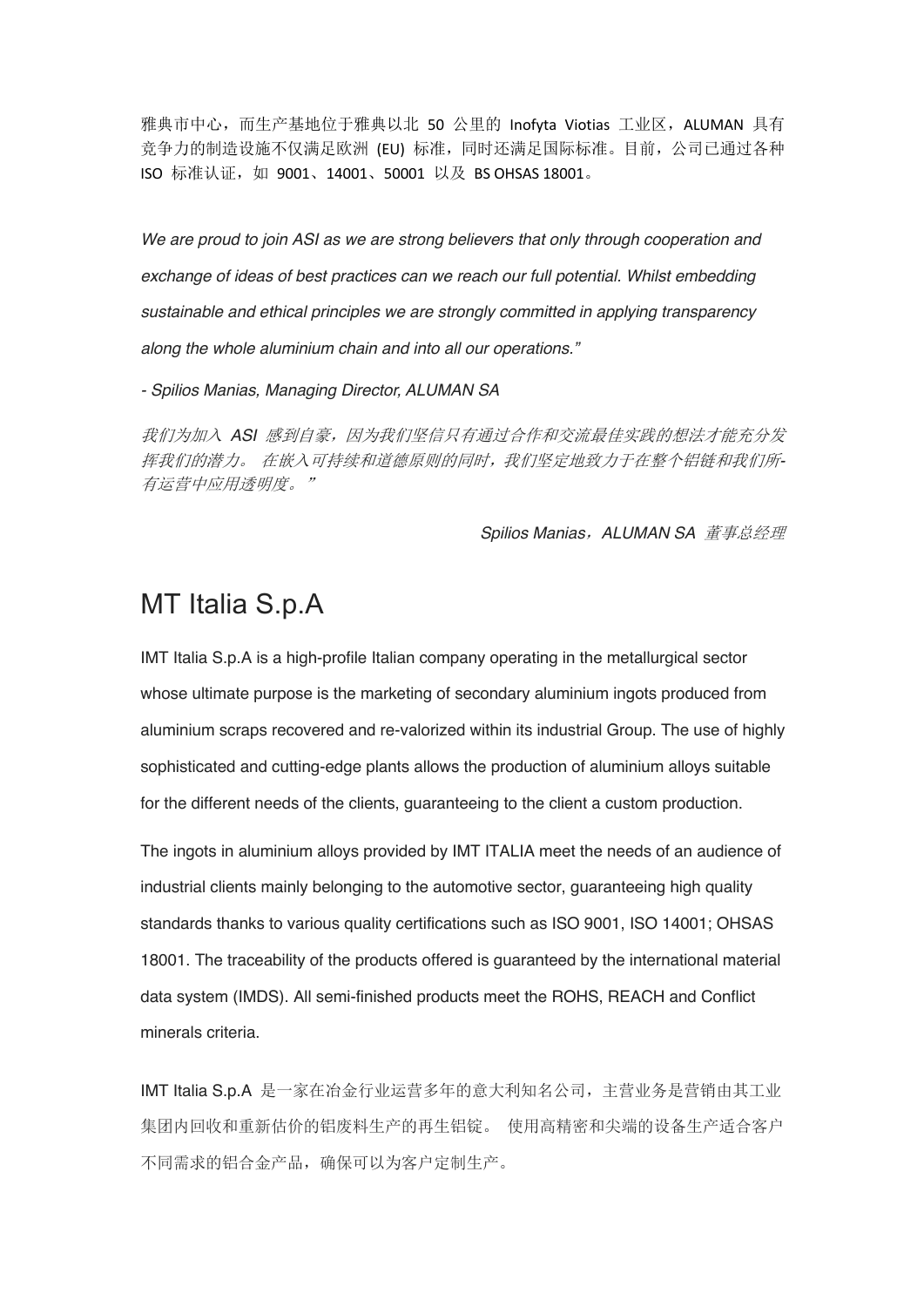IMT ITALIA 提供的铝合金锭满足了主要属于汽车行业的工业客户的需求,通过 ISO 9001、 ISO 14001、 OHSAS 18001 等各种质量认证保证了高质量标准,所提供产品的可追溯性 由国际材料数据系统 (IMDS) 保证。 所有半成品均符合 ROHS、REACH 和冲突矿物标 准。

*"Since our company was founded in the early 2000's we have focused our view and business in aluminium, trusting in its environmental sustainability features. Our success is based on circular economy principles from waste to products and our main slogan is "recycling is better".*

*- Mr. Jordan Foglieni CEO of IMT Italia*

"自从 *2000* 年代初公司成立以来,我们一直专注于铝业发展,相信其环境可持续性特征。 我们的成功基于从废物到产品的循环经济原则,我们的口号是"回收利用是更好的选择"。 *- IMT Italia* 首席执行官 *Jordan Foglieni* 先生

#### 金属回收公司 **Romco Group Ltd**(英国)

Romco 是一家优秀的金属回收公司,主要为全球原始设备制造商(OEM)和贸易伙伴生产辅 助材料,主要是铝。

Romco 着眼于可持续发展,正在建立一个系统的、可扩展的运营模式,在非洲大陆的新兴市 场中蓬勃发展,致力于提高金属回收能力,以减少原铝生产对环境造成的破坏性影响。

"铝的问题:不可持续的生产能耗和碳排放正在造成不可逆转的环境后果,影响到每个人。 这不容忽视,我们需要共同努力以解决这些问题。

对于 *Romco* 来说,加入铝业管理计划(*ASI*)是朝着这个方向迈出的令人振奋的一步*---*力求 使我们的世界成为更清洁、更绿色、更宜居的地方"。

— *Romco* 集团首席执行官 *Raymond Onovwigun*

#### 汽车零部件制造商麦格纳

在手动、双离合和混合动力变速箱方面 80 多年的经验和产品开发,Transmission 系统完善了 与麦格纳动力及驱动系统 Magna Powertrain 的产品组合。基于副轴技术,我们的产品在效率、 驾驶舒适性和整体性能方面提供了可变组合。

麦格纳国际 Magna 积极致力于可持续发展。凭借创新产品和关注能源的生产,我们正在应 对气候变化并减少我们的全球碳足迹。凭借团队的合作和坚持,我们正在为公司、社区和地 球带来积极的变化。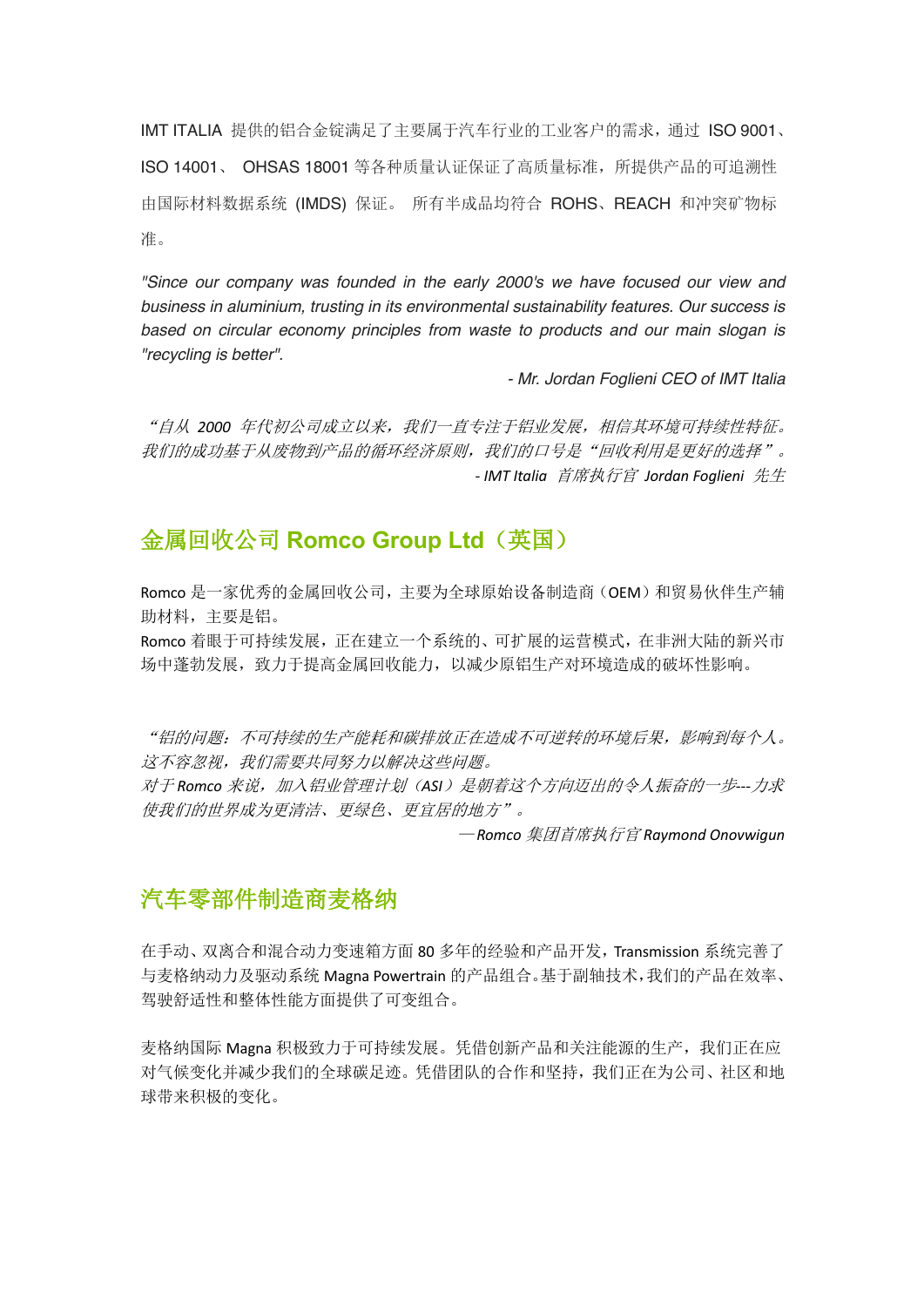"我们坚信,只有通过相互的理解和共同的努力,才能全面推动可持续性发展。获得我们的 员工、客户和合作伙伴的认可,我们感到非常自豪"。

– *QEHS* 总监 *Peter P. Tillmann*

#### 意大利铝合金生产商 **Aluphoenix** 公司

ASI 完全符合我们公司对铝行业业务的愿景。

Aluphoenix 是一家从事铸造铝合金生产的意大利公司,致力于为内部和外部利益相关者带来 价值提升。对于我们的内部利益相关者,创建一个能够激发并发展员工个人技能并确保他们 有安全的工作环境;对于外部利益相关者,尽可能减少公司活动对环境的影响(已经取得 ISO14001: 2015 认证), 参与当地社区及公司活动并支持当地活动。

" *Aluphoenix Srl* 深知我们企业活动的社会责任,并致力于为全球范围内日益可持续发展的 社会做出贡献。"

– *Lino Parise*,首席执行官兼董事长

#### 高端铝材生产商 **Kaiser** 凯撒铝业

凯撒铝业长期的成功离不开可持续的实践。可持续发展是我们企业价值观不可或缺的一部分, 以对经济、环境和社会负责的方式管理业务并取得了长期的成功。我们寻求通过减少对环境 影响的流程和资本投资来不断提高产品质量和生产效率,从而减少对客户环境的影响.

Kaiser 铝业公司是北美领先技术铝轧制产品生产商,其产品主要用于航空航天、国防、包装、 汽车及其他工业终端市场的高端应用领域。

我们生产的铝产品是降碳解决方案的一部分,有助于减轻重量并提高运输中的燃料效率,由 于铝可无限循环利用的特性,使其成为饮料和食品包装行业的首选材料。我们的每家工厂都 符合环境标准 *ISO 14001*,加入 *ASI* 践行了我们的承诺,以促进可持续发展方面的改进并在 整个铝价值链中推进负责任和可持续的良好实践。

–总裁兼首席执行官 *Keith A. Harvey*

#### 铝土矿氧化铝投资公司 **Alumina Limited**

Alumina Limited 在 AWAC(美铝世界氧化铝及化学公司)合资企业中拥有 40%的股权,从事 铝土矿开采、氧化铝精炼和铝冶炼等业务。AWAC 由美国铝业公司(AlcoaCorp.)管理并拥 有 60%的股份,在澳大利亚、巴西、西班牙和几内亚均拥有运营或合资权益。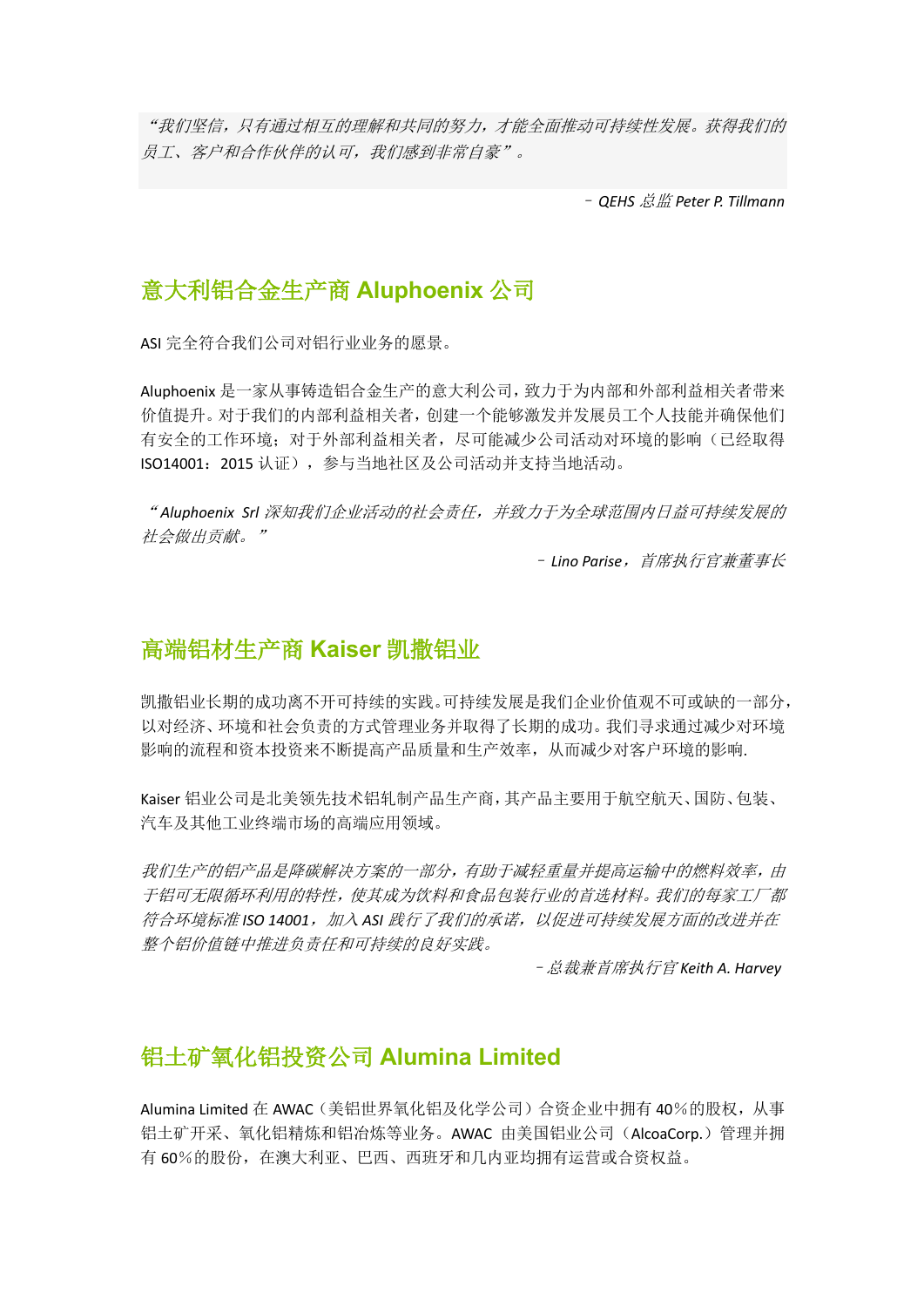"Alumina Limited 通过在环境、安全、社区、社会、道德和财务绩效方面强有力的协作和知 情治理取得最佳实践以寻求支持美铝在管理 AWAC 中的作用。铝业管理倡议 ASI 是全球知名 的铝业价值链多利益相关方标准制定和认证计划,致力于最大程度地提高铝对可持续发展社 会的贡献,并共同促进负责任铝的生产、采购和管理。

*Alumina Limited* 很荣幸加入铝业管理倡议计划,*ASI* 是铝价值链的全球杰出标准制定和认证 计划。*Alumina* 持有 *40*%股权的 *AWAC* 合资企业已经拥有经 *ASI* 认证的业务,期待着支持环 境、安全、社区、社会和道德绩效与治理的最佳实践的。随着铝为世界的进一步发展和低碳 做出的贡献,可持续发展和负责任的铝价值链将变得更加重要。*"*

*– Alumina Limited* 公司首席执行官 *Mike Ferraro*

# UPCOMING EVENTS 近期活动

## Greener Aluminium online summit

**As the aluminium industry strives for a more sustainable future, the Greener Aluminium Online Summit (2-3 June 2021) will investigate how far along we really are on the path to decarbonisation and if we're going in the right direction.** 

### 绿色铝在线峰会

#### 随着铝工业为实现更可持续的未来而努力,绿色铝在线峰会(**2021** 年 **6** 月 **2** 日至 **3** 日)将 研判我们在去碳化道路上的真正进程以及我们是否朝着正确的方向前进。

Organised in association with Aluminium International Today, the Summit will bring together aluminium manufacturers and environmental solutions providers to discuss the main issues, investments, technologies, and best practice examples from across the supply chain. Join the Summit to hear more on topics including:

- The reliability of renewable energies
- Eco-friendly manufacturing
- The LME's Sustainability Strategy
- The work of the Aluminium Stewardship Initiative
- Sustainability targets achievable or out of reach?
- Outlining guidelines for decarbonisation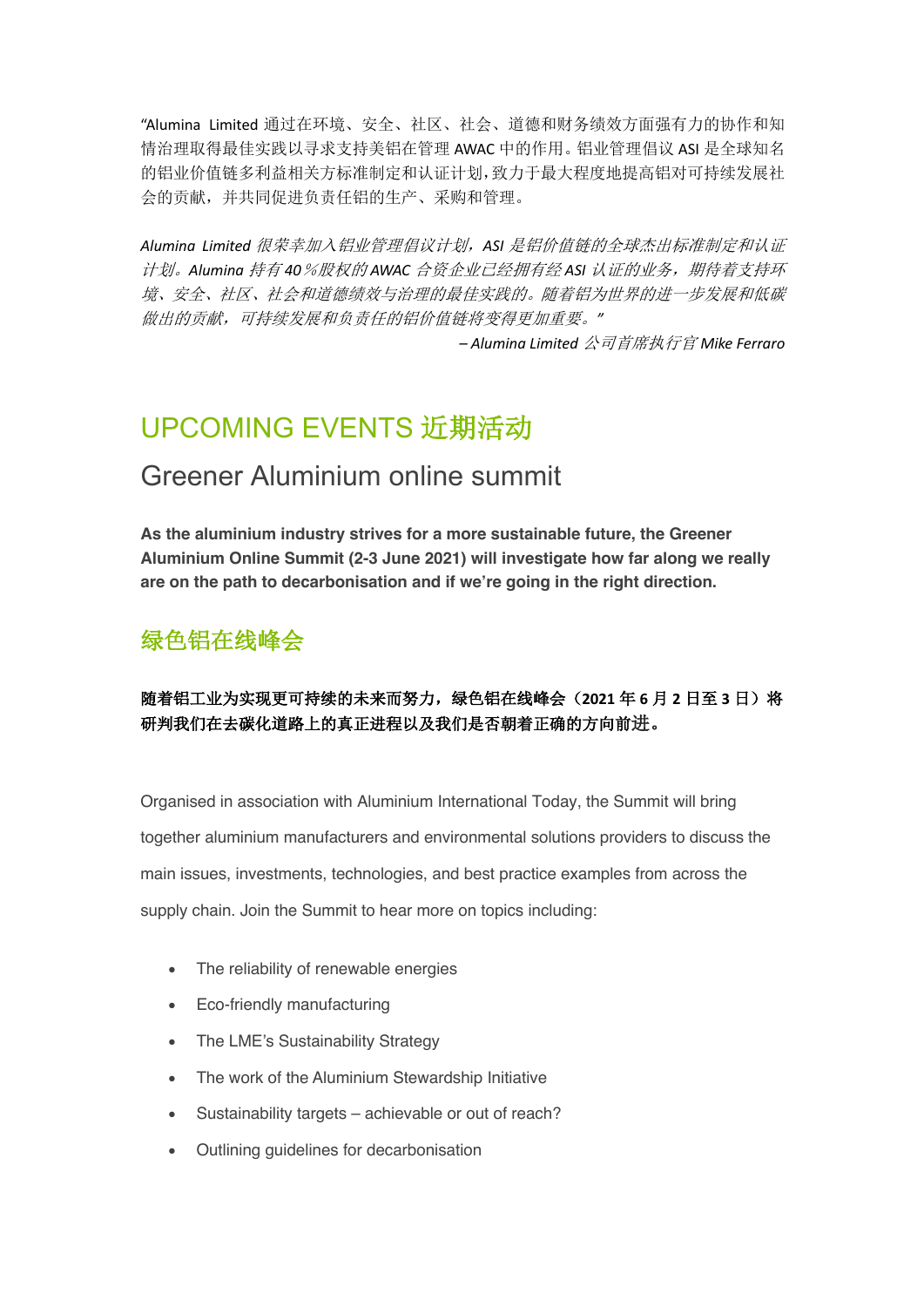Dr. Fiona Solomon, ASI CEO will speak at the Summit on the topic: "ASI and Responsible Sourcing".

此次峰会与国际铝业协会(Aluminum International Today)联合举办,将召集铝业生产商和 环境解决方案提供商,讨论整个供应链中的主要问题,投资、技术和最佳实践示例。 加入 峰会,可以了解到更多有关以下主题的信息:

- •可再生能源的可靠性
- •环保制造
- •伦敦金属交易所的可持续发展战略
- •铝业管理倡议的工作
- •可持续发展目标–可实现或难以实现?
- •概述去碳化准则

ASI 首席执行官 Fiona Solomon 博士将在峰会上发表主题为"ASI 和负责任采购"的演讲。

#### **World Aluminium Virtual Conference 2021**

#### **2021** 年世界铝业网络会议

Chris Bayliss is presenting on June 15 at 10:45 am (BST) on the topic: "The Aluminium Stewardship Initiative: Driving positive action across the whole aluminium value chain". In the presentation, Chris will cover:

- The role of sustainability standards and certification schemes driving change in ESG performance, transparency and disclosure
- ASI's multi-stakeholder, ISEAL compliant approach: successes and challenges
- Changing (and expanding) audiences for standards, from market pull (e.g. aluminium) and regulatory push (e.g. conflict minerals) to increasing interest from investors and tools for sustainable financing
- The importance of standards harmonization across and within sectors while sensitive to aluminium sector specificities: comparison in performance across sectors/commodities and along the value chain, but also focus on critical issues for the sector